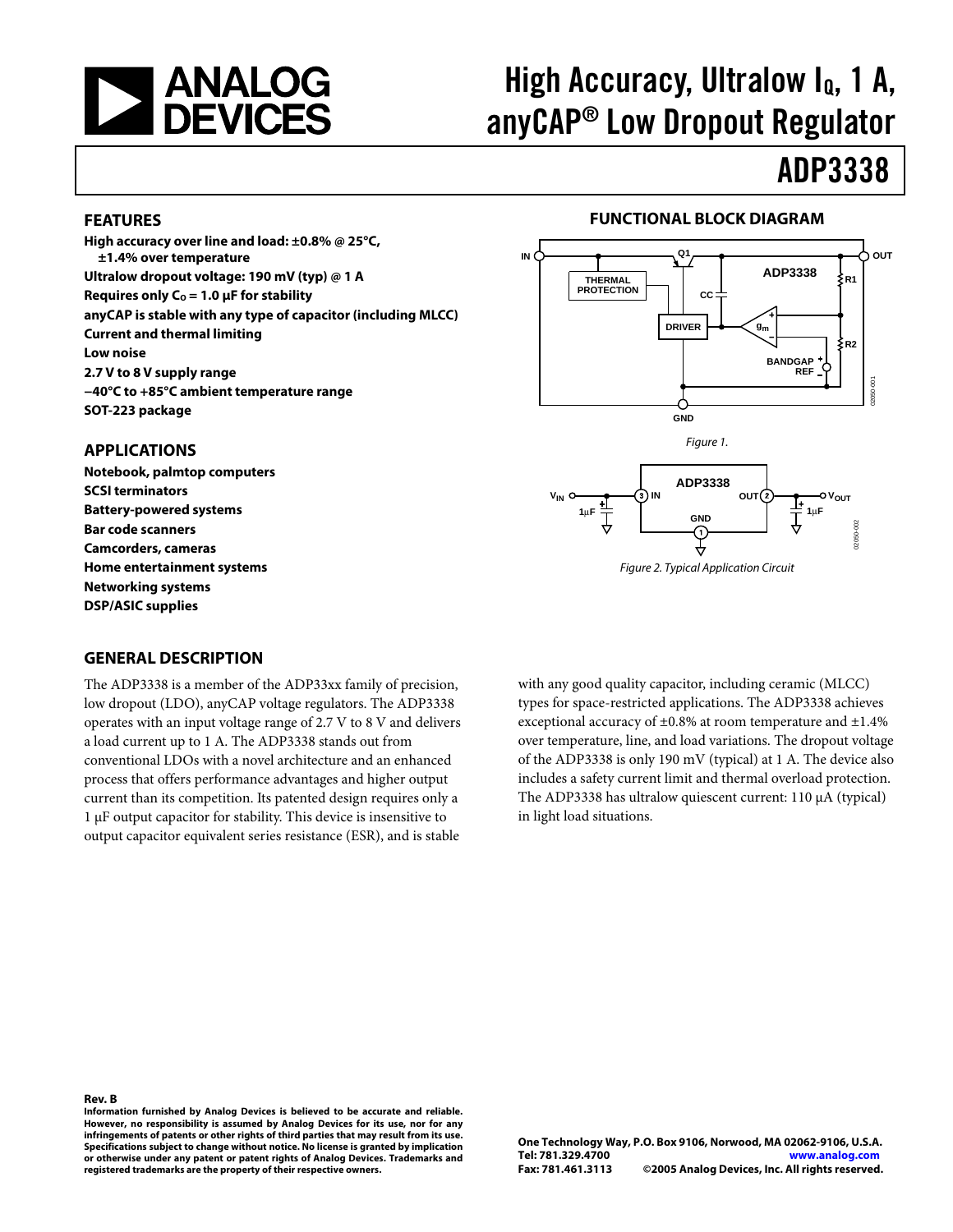# <u>ADP 3333</u>

## **TABLE OF CONTENTS**

## Capacitor Selection [.................................................................... 10](#page-9-0) [Output Current Limit................................................................ 10](#page-9-0) Thermal Overload Protection [.................................................. 10](#page-9-0) Calculating Power Dissipation [................................................. 10](#page-9-0) [Printed Circuit Board Layout Considerations](#page-9-0) ....................... 10 [Outline Dimensions....................................................................... 12](#page-11-0) Ordering Guide [.......................................................................... 13](#page-12-0)

## **REVISION HISTORY**

| 6/05-Data Sheet Changed from Rev. A to Rev. B |  |  |  |
|-----------------------------------------------|--|--|--|
|                                               |  |  |  |
|                                               |  |  |  |

### **6/04—Data Sheet Changed from Rev. 0 to Rev. A**

### **6/01—Rev. 0: Initial Version**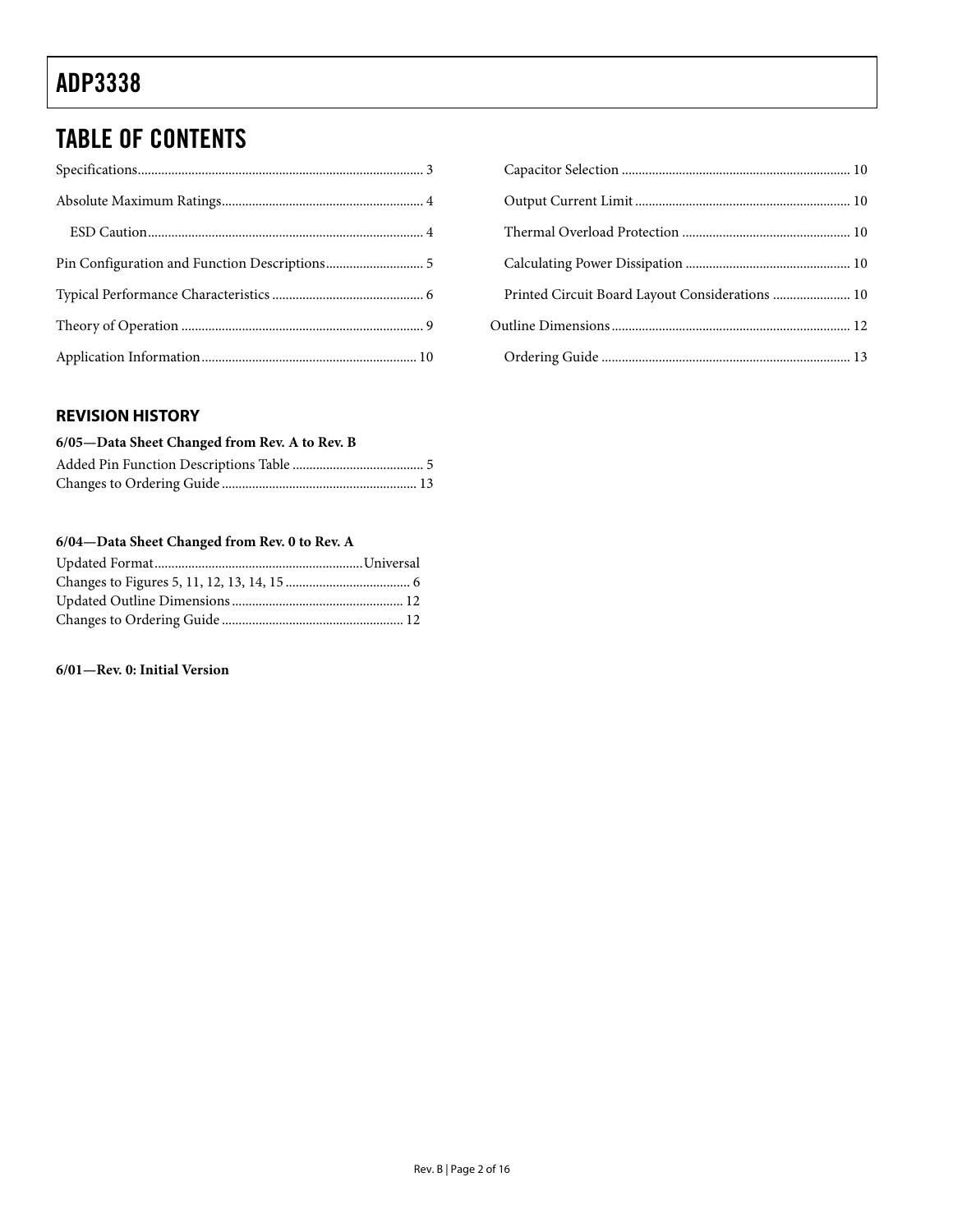<span id="page-2-0"></span> $V_{\text{IN}} = 6.0 \text{ V}, C_{\text{IN}} = C_{\text{OUT}} = 1 \text{ µF}, T_J = -40^{\circ}\text{C}$  to +125°C, unless otherwise noted.

### **Table 1.**

| Parameter <sup>1, 2, 3</sup><br><b>Conditions</b><br>Symbol                                                                                                      |                                                                                   | Min                                                                                                    | <b>Typ</b> | Max   | Unit   |             |
|------------------------------------------------------------------------------------------------------------------------------------------------------------------|-----------------------------------------------------------------------------------|--------------------------------------------------------------------------------------------------------|------------|-------|--------|-------------|
| <b>OUTPUT</b>                                                                                                                                                    |                                                                                   |                                                                                                        |            |       |        |             |
| <b>Voltage Accuracy</b><br>$V_{IN}$ = $V_{OUTNOM}$ + 0.4 V to 8 V, I <sub>L</sub> = 0.1 mA to 1 A, T <sub>J</sub> = 25 <sup>o</sup> C<br><b>V</b> <sub>OUT</sub> |                                                                                   |                                                                                                        | $-0.8$     |       | $+0.8$ | $\%$        |
|                                                                                                                                                                  |                                                                                   | $V_{IN} = V_{OUTNOM} + 0.4 V$ to 8 V, I <sub>L</sub> = 0.1 mA to 1 A, T <sub>J</sub> = -40°C to +125°C | $-1.4$     |       | $+1.4$ | $\%$        |
|                                                                                                                                                                  |                                                                                   | $V_{IN} = V_{OUTNOM} + 0.4 V$ to 8 V, I <sub>L</sub> = 50 mA to 1 A, T <sub>J</sub> = 150°C            | $-1.6$     |       | $+1.6$ | $\%$        |
| Line Regulation                                                                                                                                                  |                                                                                   | $V_{IN} = V_{OUTNOM} + 0.4 V$ to 8 V, T <sub>J</sub> = 25 <sup>°</sup> C                               |            | 0.04  |        | mV/V        |
| Load Regulation                                                                                                                                                  | $I_L = 0.1$ mA to 1 A, T <sub>J</sub> = 25 °C                                     |                                                                                                        |            | 0.006 |        | mV/mA       |
| Dropout Voltage                                                                                                                                                  | <b>V</b> <sub>DROP</sub><br>$V_{\text{OUT}} = 98\% \text{ of } V_{\text{OUTNOM}}$ |                                                                                                        |            |       |        |             |
|                                                                                                                                                                  |                                                                                   | $I_L = 1$ A                                                                                            |            | 190   | 400    | mV          |
|                                                                                                                                                                  |                                                                                   | $I_L = 500 \text{ mA}$                                                                                 |            | 125   | 200    | mV          |
|                                                                                                                                                                  |                                                                                   | $I_1 = 100 \text{ mA}$                                                                                 |            | 70    | 150    | mV          |
| Peak Load Current                                                                                                                                                | <b>LDPK</b>                                                                       | $V_{IN} = V_{OUTNOM} + 1 V$                                                                            |            | 1.6   |        | A           |
| <b>Output Noise</b>                                                                                                                                              | <b>V</b> <sub>NOISE</sub>                                                         | f = 10 Hz to 100 kHz, $C_L$ = 10 $\mu$ F, $I_L$ = 1 A                                                  |            | 95    |        | $\mu$ V rms |
| <b>GROUND CURRENT</b>                                                                                                                                            |                                                                                   |                                                                                                        |            |       |        |             |
| In Regulation                                                                                                                                                    | <b>GND</b>                                                                        | $I_L = 1$ A                                                                                            |            | 9     | 30     | mA          |
|                                                                                                                                                                  |                                                                                   | $I_L = 500 \text{ mA}$                                                                                 |            | 4.5   | 15     | mA          |
|                                                                                                                                                                  |                                                                                   | $I_L = 100 \text{ mA}$                                                                                 |            | 0.9   | 3      | mA          |
|                                                                                                                                                                  |                                                                                   | $L = 0.1$ mA                                                                                           |            | 110   | 190    | μA          |
| In Dropout                                                                                                                                                       | <b>GND</b>                                                                        | $V_{IN} = V_{OUTNOM} - 100$ mV, $I_L = 0.1$ mA                                                         |            | 190   | 600    | μA          |

<span id="page-2-1"></span><sup>1</sup> All limits at temperature extremes are guaranteed via correlation using standard statistical quality control (SQC) methods.<br><sup>2</sup> Application stable with no load.<br><sup>3</sup> V<sub>IN</sub> = 2.7 V for models with V<sub>o∪™oм</sub> ≤ 2.2 V.

<span id="page-2-2"></span>

<span id="page-2-3"></span>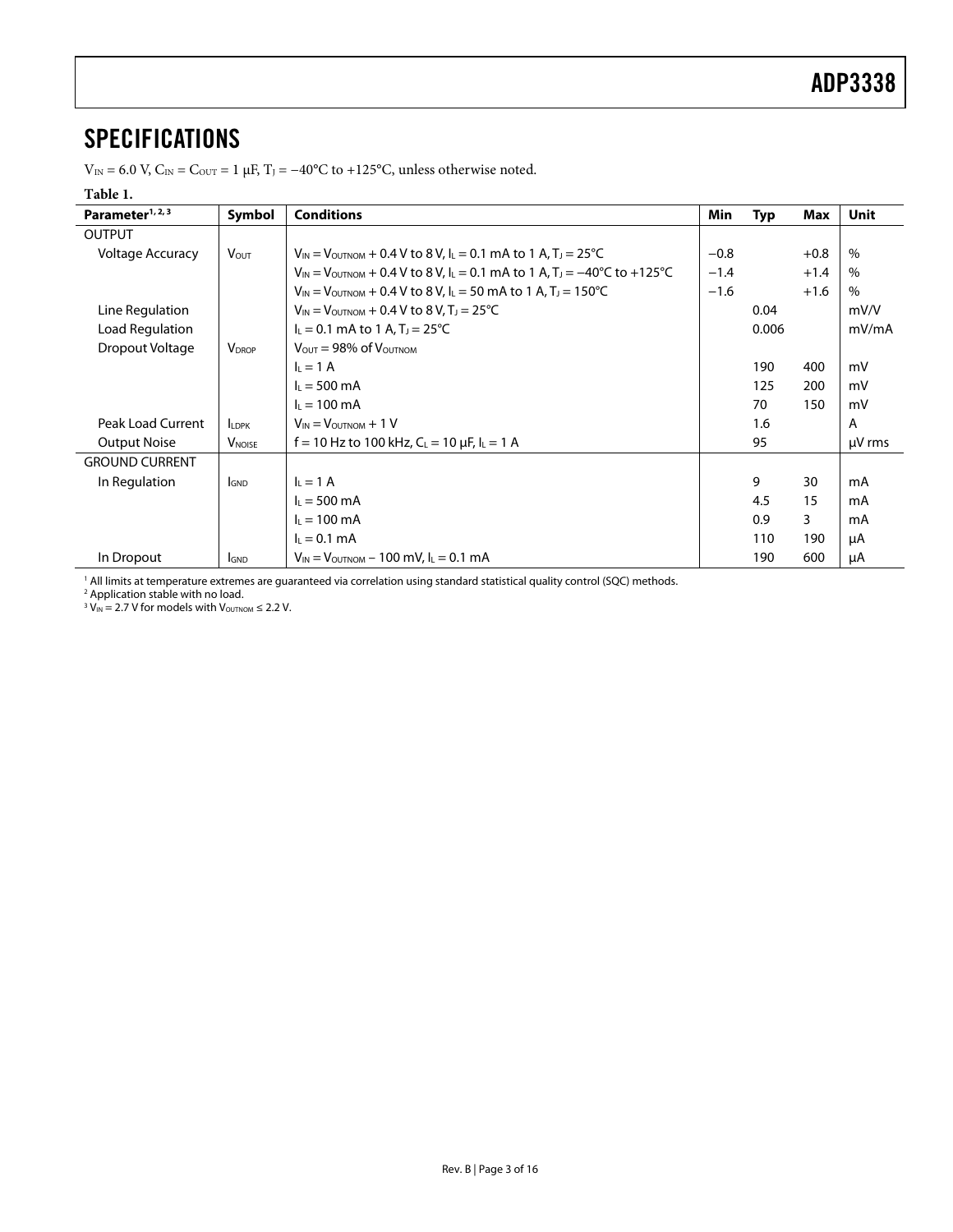## <span id="page-3-0"></span>**ABSOLUTE MAXIMUM RATINGS**

Unless otherwise specified, all voltages are referenced to GND.

### **Table 2.**

| <b>Parameter</b>                     | Rating                              |
|--------------------------------------|-------------------------------------|
| Input Supply Voltage                 | $-0.3 V$ to $+8.5 V$                |
| Power Dissipation                    | Internally limited                  |
| Operating Ambient Temperature Range  | $-40^{\circ}$ C to $+85^{\circ}$ C  |
| Operating Junction Temperature Range | $-40^{\circ}$ C to $+150^{\circ}$ C |
| $\theta$ ia                          | $62.3^{\circ}$ C/W                  |
| $\theta_{\rm IC}$                    | 26.8°C/W                            |
| Storage Temperature Range            | $-65^{\circ}$ C to $+150^{\circ}$ C |
| Lead Temperature (Soldering 10 sec)  | $300^{\circ}$ C                     |
| Vapor Phase (60 sec)                 | $215^{\circ}$ C                     |
| Infrared (15 sec)                    | 220 $\degree$ C                     |

Stresses above those listed under Absolute Maximum Ratings may cause permanent damage to the device. This is a stress rating only; functional operation of the device at these or any other conditions above those indicated in the operational section of this specification is not implied. Exposure to absolute maximum rating conditions for extended periods may affect device reliability.

Only one absolute maximum rating may be applied at any one time.

## **ESD CAUTION**

ESD (electrostatic discharge) sensitive device. Electrostatic charges as high as 4000 V readily accumulate on the human body and test equipment and can discharge without detection. Although this product features proprietary ESD protection circuitry, permanent damage may occur on devices subjected to high energy electrostatic discharges. Therefore, proper ESD precautions are recommended to avoid performance degradation or loss of functionality.

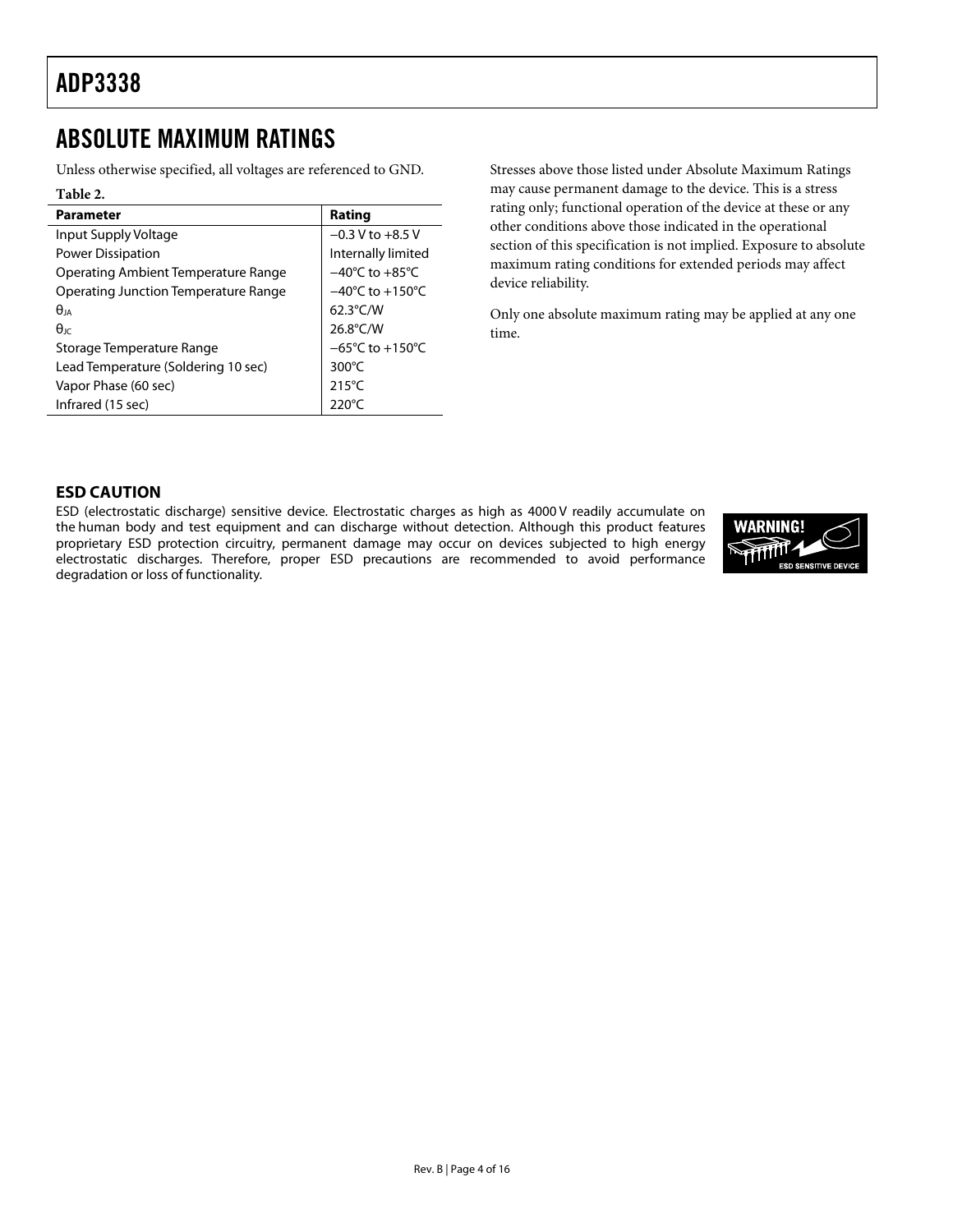<span id="page-4-0"></span>

**NOTE: PIN 2 AND TAB ARE INTERNALLY CONNECTED** 

Figure 3. Pin Configuration

### **Table 3. Pin Function Descriptions**

| Pin No. | Mnemonic   | <b>Description</b>                                                  |
|---------|------------|---------------------------------------------------------------------|
|         | <b>GND</b> | Ground Pin.                                                         |
|         | OUT        | Regulator Output. Bypass to ground with a 1 µF or larger capacitor. |
|         | IN         | Regulator Input. Bypass to ground with a 1 µF or larger capacitor.  |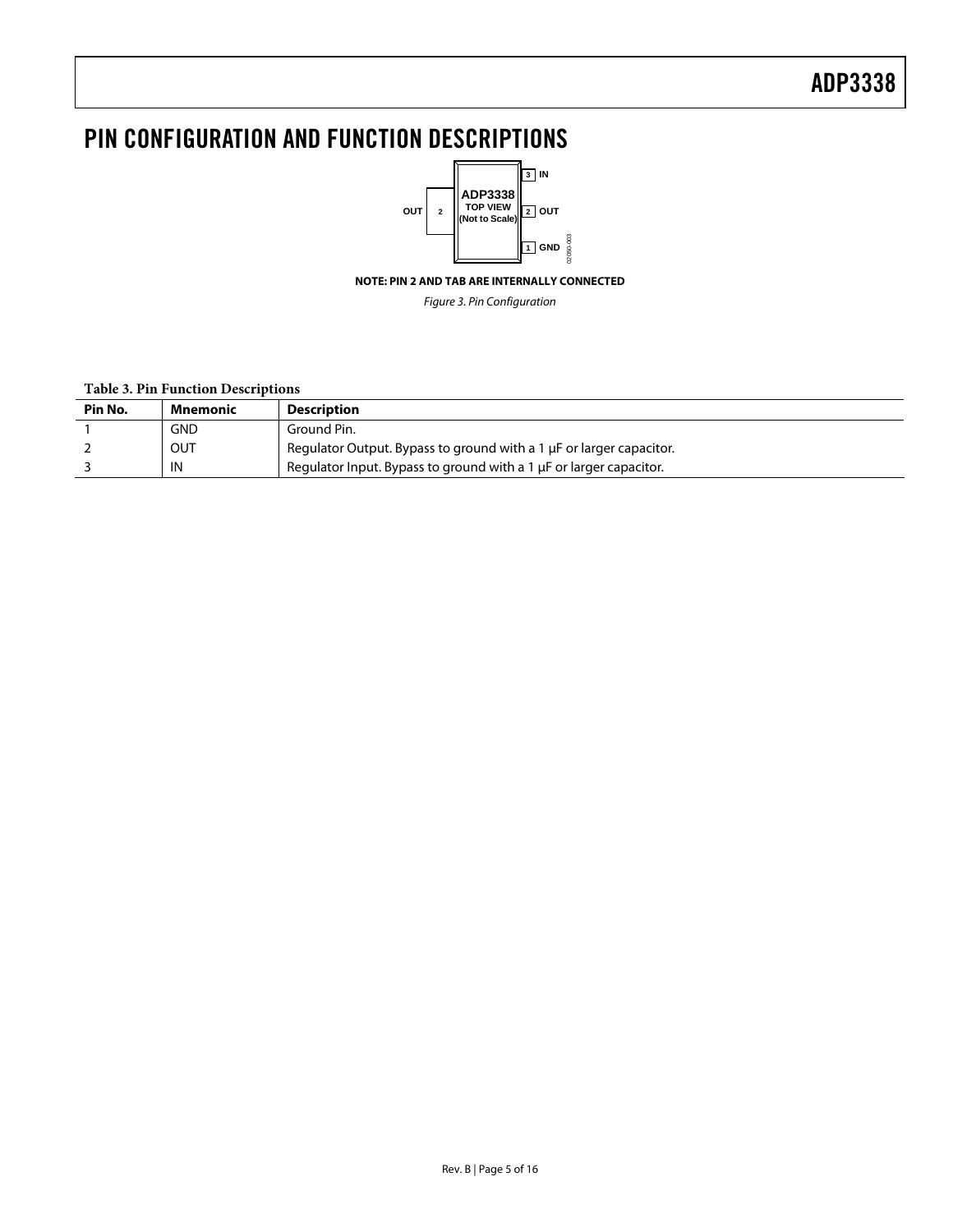## <span id="page-5-0"></span>**TYPICAL PERFORMANCE CHARACTERISTICS**

 $T_A = 25$ °C, unless otherwise noted.



Figure 4. Line Regulation Output Voltage vs. Input Voltage



Figure 5. Output Voltage vs. Load Current



Figure 6. Ground Current vs. Supply Voltage



Figure 7. Ground Current vs. Load Current



Figure 8. Output Voltage Variation % vs. Junction Temperature



Figure 9. Ground Current vs. Junction Temperature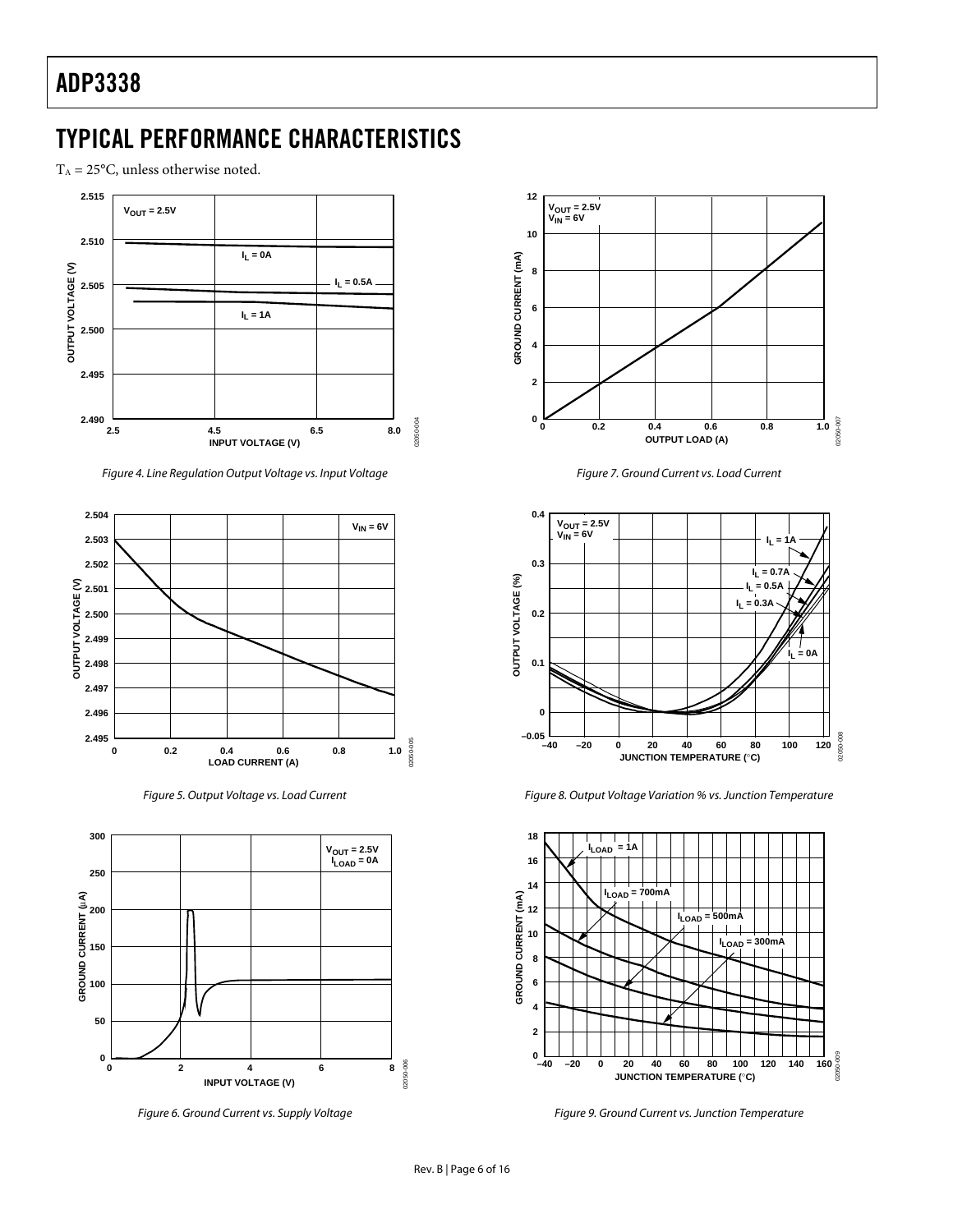# ADP3338



Figure 10. Dropout Voltage vs. Load Current



















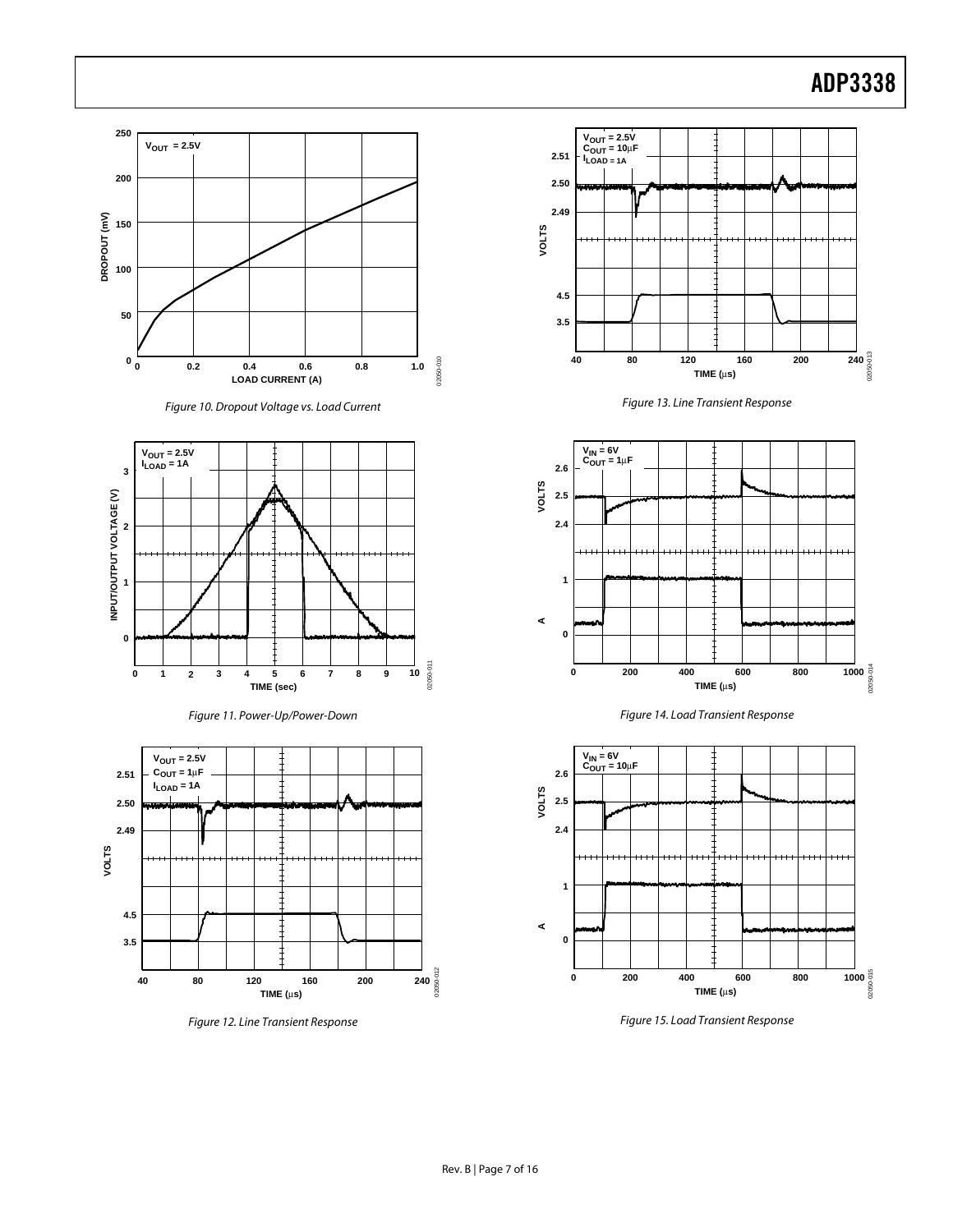

<span id="page-7-0"></span>Figure 16. Short-Circuit Current



Figure 17. Power Supply Ripple Rejection







Figure 19. Output Noise Density (10 Hz to 100 kHz)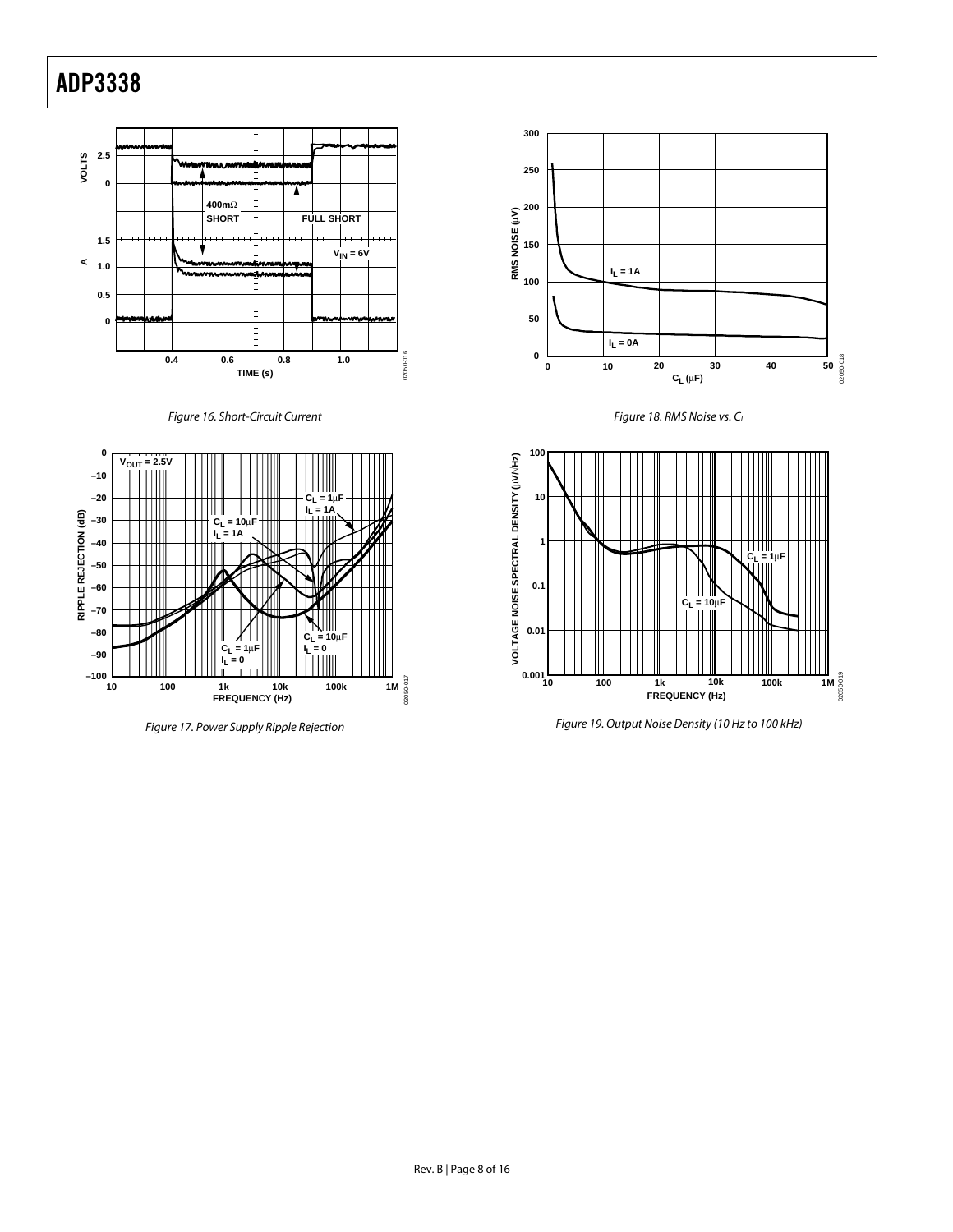## <span id="page-8-0"></span>**THEORY OF OPERATION**

The ADP3338 anyCAP LDO uses a single control loop for regulation and reference functions. The output voltage is sensed by a resistive voltage divider, consisting of R1 and R2, which is varied to provide the available output voltage option. Feedback is taken from this network by way of a series diode (D1) and a second resistor divider (R3 and R4) to the input of an amplifier.

A very high gain error amplifier is used to control this loop. The amplifier is constructed in such a way that equilibrium produces a large, temperature-proportional input offset voltage that is repeatable and very well controlled. The temperature-proportional offset voltage is combined with the complementary diode voltage to form a virtual band gap voltage that is implicit in the network, although it never appears explicitly in the circuit. Ultimately, this patented design makes it possible to control the loop with only one amplifier. This technique also improves the noise characteristics of the amplifier by providing more flexibility on the trade off of noise sources that leads to a low noise design.

The R1, R2 divider is chosen in the same ratio as the band gap voltage to the output voltage. Although the R1, R2 resistor divider is loaded by Diode D1 and a second divider consisting of R3 and R4, the values can be chosen to produce a temperature-stable output. This unique arrangement specifically corrects for the loading of the divider, thus avoiding the error resulting from base current loading in conventional circuits.

The patented amplifier controls a new and unique noninverting driver that drives the pass transistor, Q1. The use of this special noninverting driver enables the frequency compensation to

include the load capacitor in a pole-splitting arrangement to achieve reduced sensitivity to the value, type, and ESR of the load capacitance.

Most LDOs place very strict requirements on the range of ESR values for the output capacitor because they are difficult to stabilize due to the uncertainty of load capacitance and resistance. Moreover, the ESR value required to keep conventional LDOs stable changes depending on load and temperature. These ESR limitations make designing with LDOs more difficult because of their unclear specifications and extreme variations over temperature.

With the ADP3338 anyCAP LDO, this is no longer true. It can be used with virtually any good quality capacitor, with no constraint on the minimum ESR. This innovative design provides circuit stability with just a small 1 µF capacitor on the output. Additional advantages of the pole-splitting scheme include superior line noise rejection and very high regulator gain to achieve excellent line and load regulation. An impressive ±1.4% accuracy is guaranteed over line, load, and temperature.

Additional features of the circuit include current limit and thermal shutdown.



Figure 20. Typical Application Circuit



Figure 21. Functional Block Diagram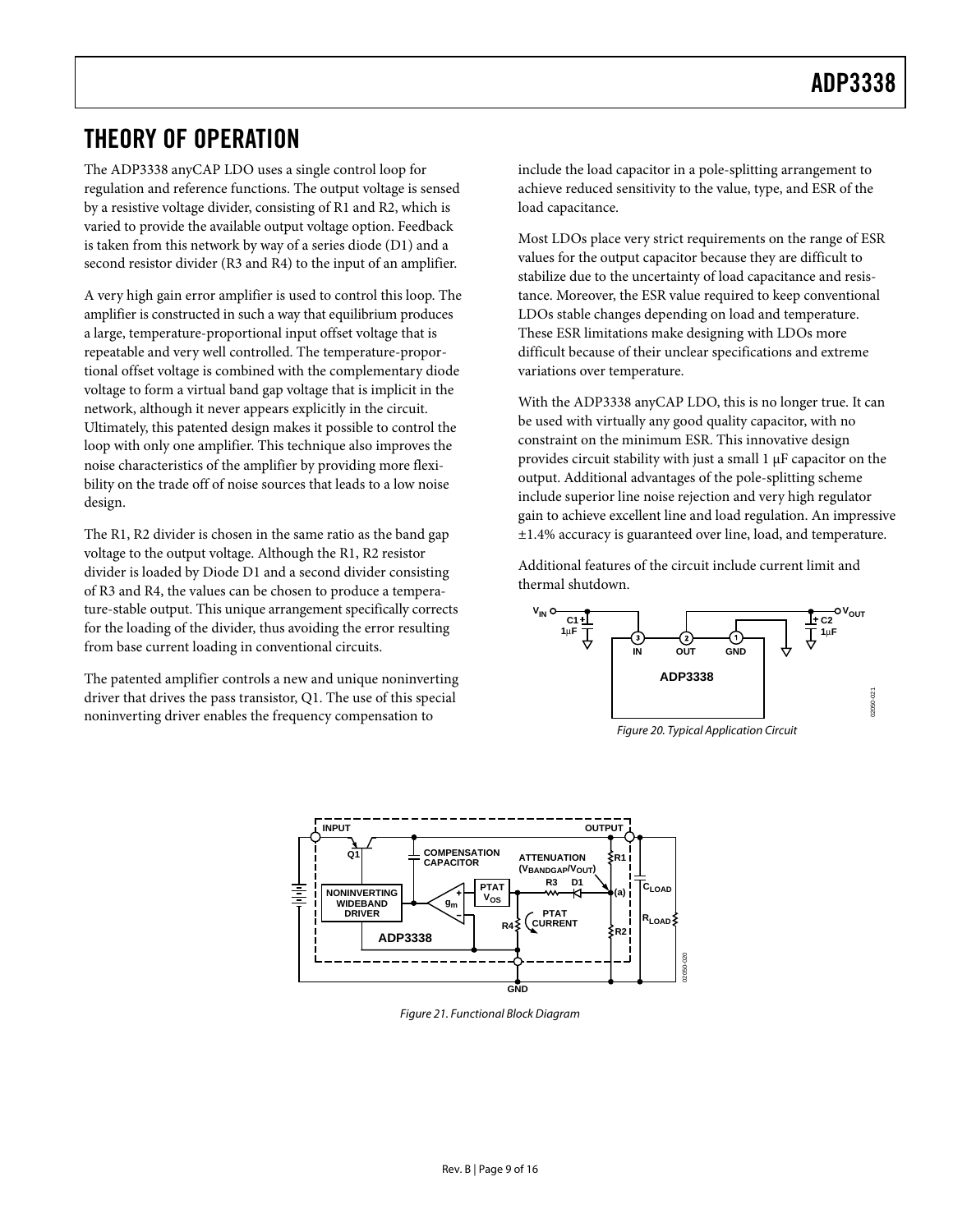## <span id="page-9-0"></span>**ADP3338** <u>ADP 333</u>

## **APPLICATION INFORMATION**

## **CAPACITOR SELECTION**

## *Output Capacitor*

The stability and transient response of the LDO is a function of the output capacitor. The ADP3338 is stable with a wide range of capacitor values, types, and ESR (anyCAP). A capacitor as low as 1 µF is the only requirement for stability. A higher capacitance may be necessary if high output current surges are anticipated, or if the output capacitor cannot be located near the output and ground pins. The ADP3338 is stable with extremely low ESR capacitors (ESR  $\approx$  0) such as multilayer ceramic capacitors (MLCC) or OSCON. Note that the effective capacitance of some capacitor types falls below the minimum over temperature or with dc voltage.

## *Input Capacitor*

An input bypass capacitor is not strictly required, but is recommended in any application involving long input wires or high source impedance. Connecting a 1 µF capacitor from the input to ground reduces the sensitivity of the circuit to PC board layout and input transients. If a larger output capacitor is necessary, a larger value input capacitor is recommended.

## **OUTPUT CURRENT LIMIT**

The ADP3338 is short-circuit protected by limiting the pass transistor's base drive current. The maximum output current is limited to approximately 2 A (see [Figure 16\)](#page-7-0).

## **THERMAL OVERLOAD PROTECTION**

The ADP3338 is protected against damage due to excessive power dissipation by its thermal overload protection circuit. Thermal protection limits the die temperature to a maximum of 160°C. Under extreme conditions, such as high ambient temperature and power dissipation where the die temperature starts to rise above 160°C, the output current is reduced until the die temperature has dropped to a safe level.

Current and thermal limit protections are intended to protect the device against accidental overload conditions. For normal operation, externally limit the power dissipation of the device so the junction temperature does not exceed 150°C.

## **CALCULATING POWER DISSIPATION**

Device power dissipation is calculated as

 $P_D = (V_{IN} - V_{OUT}) \times I_{LOAD} + (V_{IN} \times I_{GND})$ 

Where  $I_{\text{LOAD}}$  and  $I_{\text{GND}}$  are load current and ground current, and  $V_{IN}$  and  $V_{OUT}$  are the input and output voltages, respectively. Assuming the worst-case operating conditions are  $I_{\text{LOAD}} = 1.0$  A,  $I_{GND} = 10$  mA,  $V_{IN} = 3.3$  V, and  $V_{OUT} = 2.5$  V, the device power dissipation is

 $P_D = (3.3 \text{ V} - 2.5 \text{ V}) \times 1000 \text{ mA} + (3.3 \text{ V} \times 10 \text{ mA}) = 833 \text{ mW}$ 

So, for a junction temperature of 125°C and a maximum ambient temperature of 85°C, the required thermal resistance from junction to ambient is

$$
\theta_{JA} = \frac{125^{\circ}\text{C} - 85^{\circ}\text{C}}{0.833 \text{ W}} = 48^{\circ}\text{C/W}
$$

## **PRINTED CIRCUIT BOARD LAYOUT CONSIDERATIONS**

The thermal resistance,  $\theta_{JA}$ , of the SOT-223 is determined by the sum of the junction-to-case and the case-to-ambient thermal resistances. The junction-to-case thermal resistance,  $θ$ <sub>IC</sub>, is determined by the package design and is specified at 26.8°C/W. However, the case-to-ambient thermal resistance is determined by the printed circuit board design.

As shown in [Figure 22,](#page-9-1) the amount of copper to which the ADP3338 is mounted affects thermal performance. When mounted to the minimal pads of 2 oz. copper, as shown in [Figure 22 \(](#page-9-1)a),  $\theta_{IA}$  is 126.6°C/W. Adding a small copper pad under the ADP3338, as shown in [Figure 22 \(](#page-9-1)b), reduces the  $\theta_{JA}$  to 102.9°C/W. Increasing the copper pad to one square inch, as shown in [Figure 22 \(](#page-9-1)c), reduces the  $\theta_{JA}$  even further to 52.8°C/W.

<span id="page-9-1"></span>

Figure 22. PCB Layouts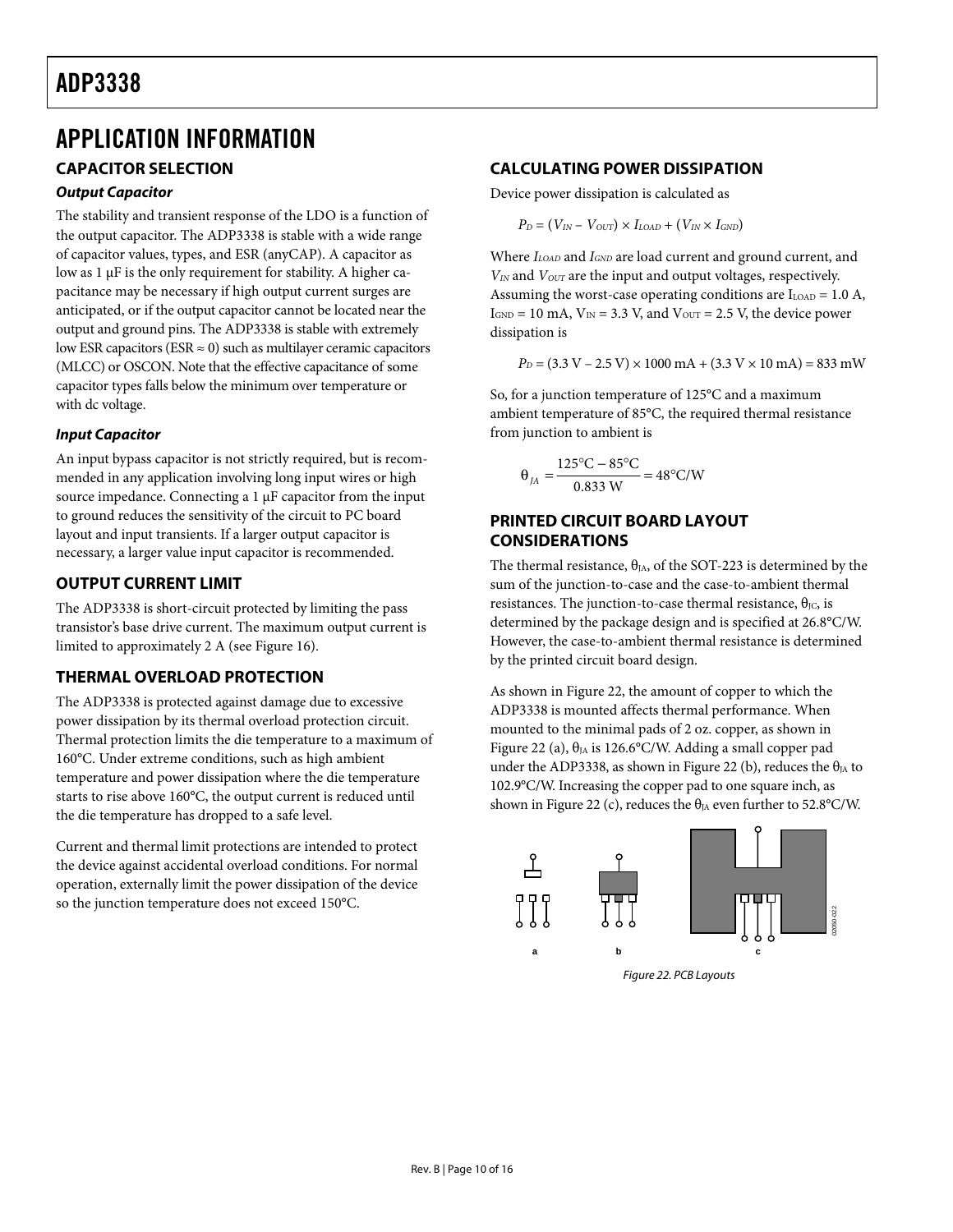Use the following general guidelines when designing printed circuit boards:

- Keep the output capacitor as close as possible to the output and ground pins.
- Keep the input capacitor as close as possible to the input and ground pins.
- Specify thick copper and use wide traces for optimum heat transfer. PC board traces with larger cross sectional areas remove more heat from the ADP3338.
- Decrease thermal resistance by adding a copper pad under the ADP3338, as shown in [Figure 22 \(](#page-9-1)b).
- Use the adjacent area to the ADP3338 to add more copper around it. Connecting the copper area to the output of the ADP3338, as shown in [Figure 22 \(](#page-9-1)c), is best, but thermal performance will be improved even if it is connected to other signals.
- Use additional copper layers or planes to reduce the thermal resistance. Again, connecting the other layers to the output of the ADP3338 is best, but is not necessary. When connecting the output pad to other layers, use multiple vias.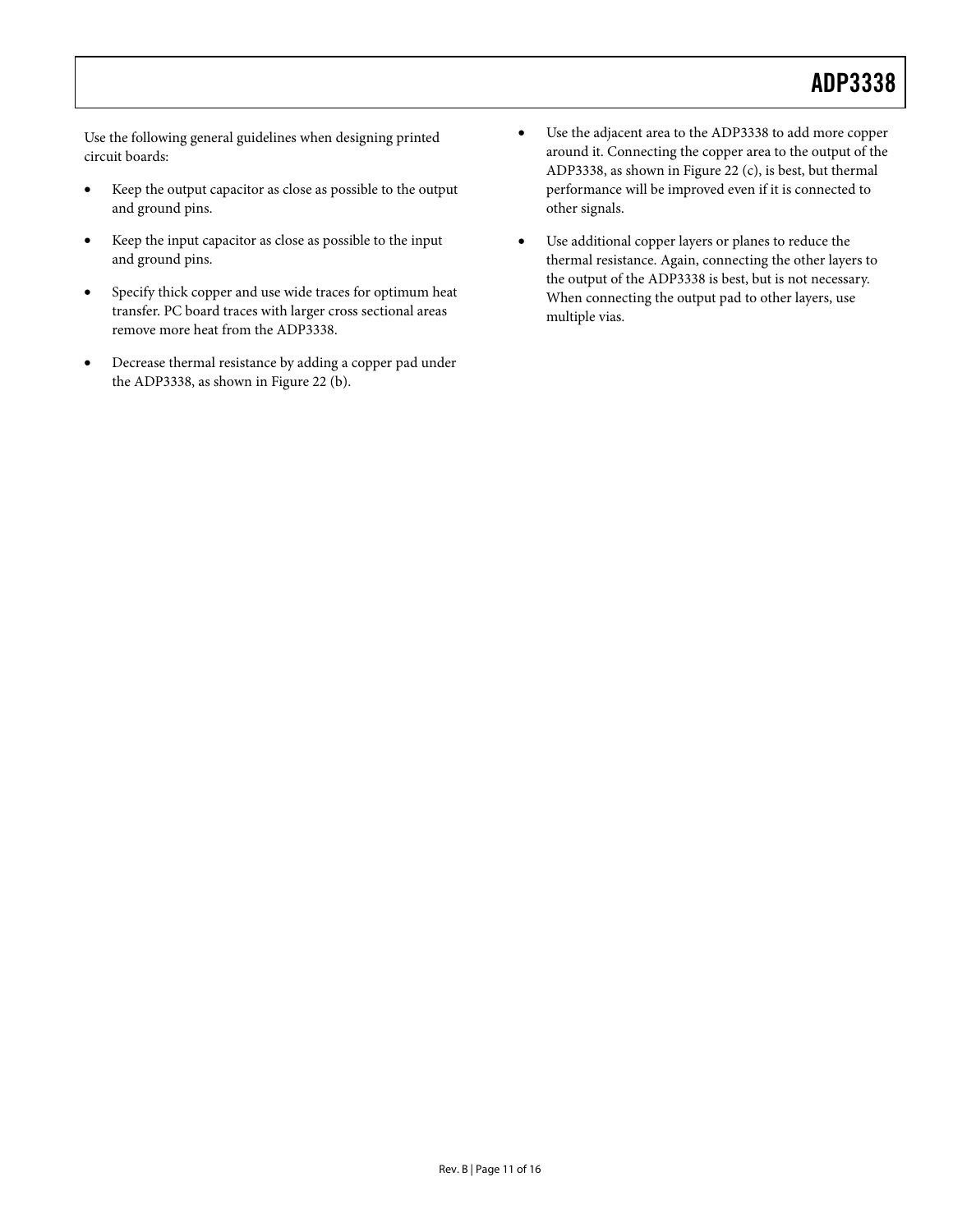# <span id="page-11-0"></span><u>ADP 333</u>

## OUTLINE DIMENSIONS

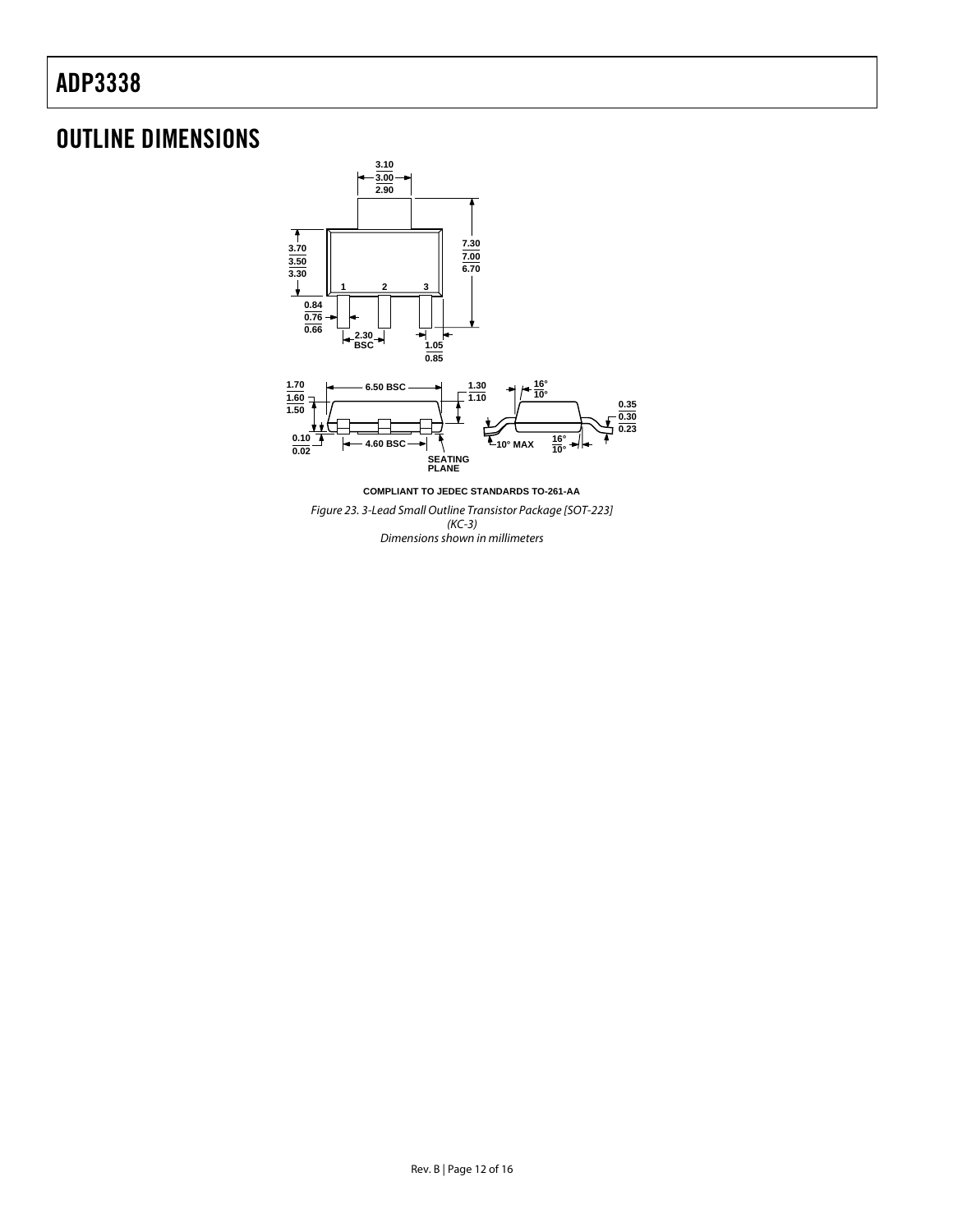### <span id="page-12-0"></span>**ORDERING GUIDE**

<span id="page-12-1"></span>

| Model                            | <b>Temperature Range</b>           | <b>Output Voltage (V)</b> | <b>Package Option</b> | <b>Package Description</b> |
|----------------------------------|------------------------------------|---------------------------|-----------------------|----------------------------|
| ADP3338AKC-1.5-RL                | $-40^{\circ}$ C to $+85^{\circ}$ C | 1.5                       | $KC-3$                | 3-Lead SOT-223             |
| ADP3338AKC-1.5-RL7               | $-40^{\circ}$ C to $+85^{\circ}$ C | 1.5                       | $KC-3$                | 3-Lead SOT-223             |
| ADP3338AKCZ-1.5-RL1              | $-40^{\circ}$ C to $+85^{\circ}$ C | 1.5                       | $KC-3$                | 3-Lead SOT-223             |
| ADP3338AKCZ-1.5-RL7 <sup>1</sup> | $-40^{\circ}$ C to $+85^{\circ}$ C | 1.5                       | $KC-3$                | 3-Lead SOT-223             |
| ADP3338AKC-1.8-RL                | $-40^{\circ}$ C to $+85^{\circ}$ C | 1.8                       | $KC-3$                | 3-Lead SOT-223             |
| ADP3338AKC-1.8-RL7               | $-40^{\circ}$ C to $+85^{\circ}$ C | 1.8                       | $KC-3$                | 3-Lead SOT-223             |
| ADP3338AKCZ-1.8-RL1              | $-40^{\circ}$ C to $+85^{\circ}$ C | 1.8                       | $KC-3$                | 3-Lead SOT-223             |
| ADP3338AKCZ-1.8-R71              | $-40^{\circ}$ C to $+85^{\circ}$ C | 1.8                       | $KC-3$                | 3-Lead SOT-223             |
| ADP3338AKC-2.5-RL                | $-40^{\circ}$ C to $+85^{\circ}$ C | 2.5                       | $KC-3$                | 3-Lead SOT-223             |
| ADP3338AKC-2.5-RL7               | $-40^{\circ}$ C to $+85^{\circ}$ C | 2.5                       | $KC-3$                | 3-Lead SOT-223             |
| ADP3338AKCZ-2.5-RL1              | $-40^{\circ}$ C to $+85^{\circ}$ C | 2.5                       | $KC-3$                | 3-Lead SOT-223             |
| ADP3338AKCZ-2.5RL7 <sup>1</sup>  | $-40^{\circ}$ C to $+85^{\circ}$ C | 2.5                       | $KC-3$                | 3-Lead SOT-223             |
| ADP3338AKC-2.85-RL               | $-40^{\circ}$ C to $+85^{\circ}$ C | 2.85                      | $KC-3$                | 3-Lead SOT-223             |
| ADP3338AKC-2.85-RL7              | $-40^{\circ}$ C to $+85^{\circ}$ C | 2.85                      | $KC-3$                | 3-Lead SOT-223             |
| ADP3338AKCZ-2.85R71              | $-40^{\circ}$ C to $+85^{\circ}$ C | 2.85                      | $KC-3$                | 3-Lead SOT-223             |
| ADP3338AKC-3-RL                  | $-40^{\circ}$ C to $+85^{\circ}$ C | 3.0                       | $KC-3$                | 3-Lead SOT-223             |
| ADP3338AKC-3-RL7                 | $-40^{\circ}$ C to $+85^{\circ}$ C | 3.0                       | $KC-3$                | 3-Lead SOT-223             |
| ADP3338AKCZ-3-RL71               | $-40^{\circ}$ C to $+85^{\circ}$ C | 3.0                       | $KC-3$                | 3-Lead SOT-223             |
| ADP3338AKC-3.3-RL                | $-40^{\circ}$ C to $+85^{\circ}$ C | 3.3                       | $KC-3$                | 3-Lead SOT-223             |
| ADP3338AKC-3.3-RL7               | $-40^{\circ}$ C to $+85^{\circ}$ C | 3.3                       | $KC-3$                | 3-Lead SOT-223             |
| ADP3338AKCZ-3.3-RL1              | $-40^{\circ}$ C to $+85^{\circ}$ C | 3.3                       | $KC-3$                | 3-Lead SOT-223             |
| ADP3338AKCZ-3.3RL7 <sup>1</sup>  | $-40^{\circ}$ C to $+85^{\circ}$ C | 3.3                       | $KC-3$                | 3-Lead SOT-223             |
| ADP3338AKC-5-REEL                | $-40^{\circ}$ C to $+85^{\circ}$ C | 5                         | $KC-3$                | 3-Lead SOT-223             |
| ADP3338AKC-5-REEL7               | $-40^{\circ}$ C to $+85^{\circ}$ C | 5                         | $KC-3$                | 3-Lead SOT-223             |
| ADP3338AKCZ-5-REEL <sup>1</sup>  | $-40^{\circ}$ C to $+85^{\circ}$ C | 5                         | $KC-3$                | 3-Lead SOT-223             |
| ADP3338AKCZ-5-R71                | $-40^{\circ}$ C to $+85^{\circ}$ C | 5                         | $KC-3$                | 3-Lead SOT-223             |

<span id="page-12-2"></span> $1 Z = Pb$ -free part.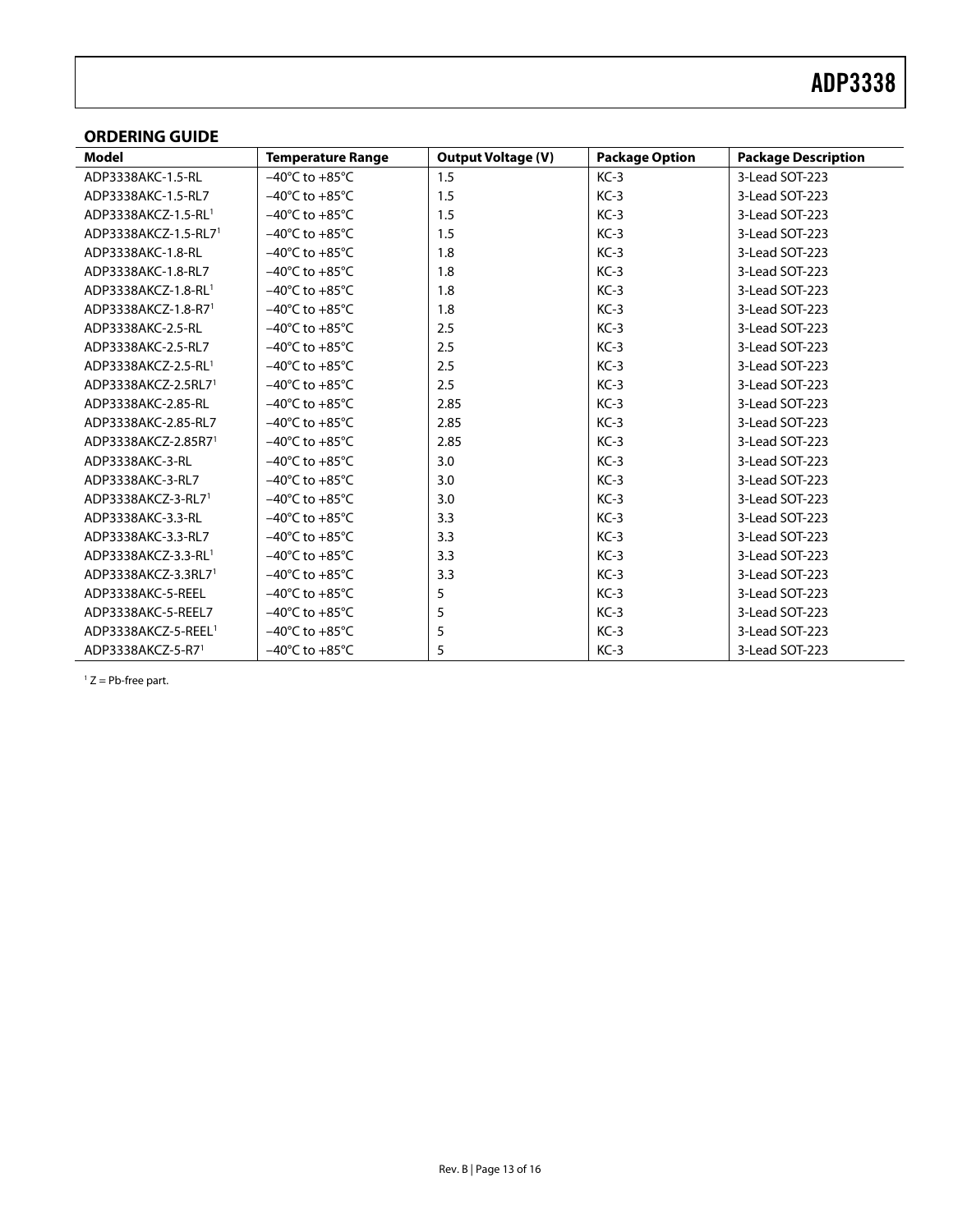# <u>ADP 333</u>

# NOTES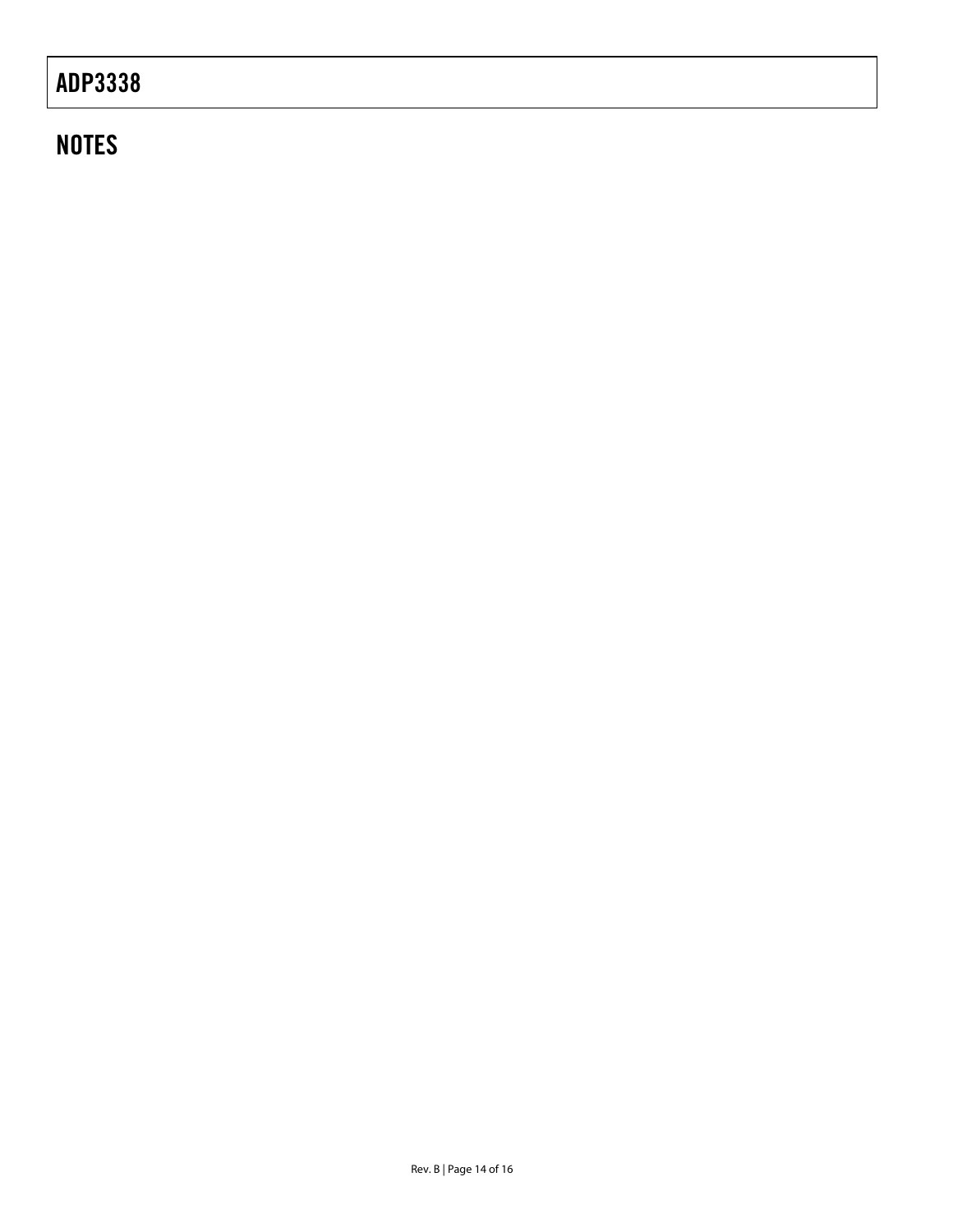## **NOTES**